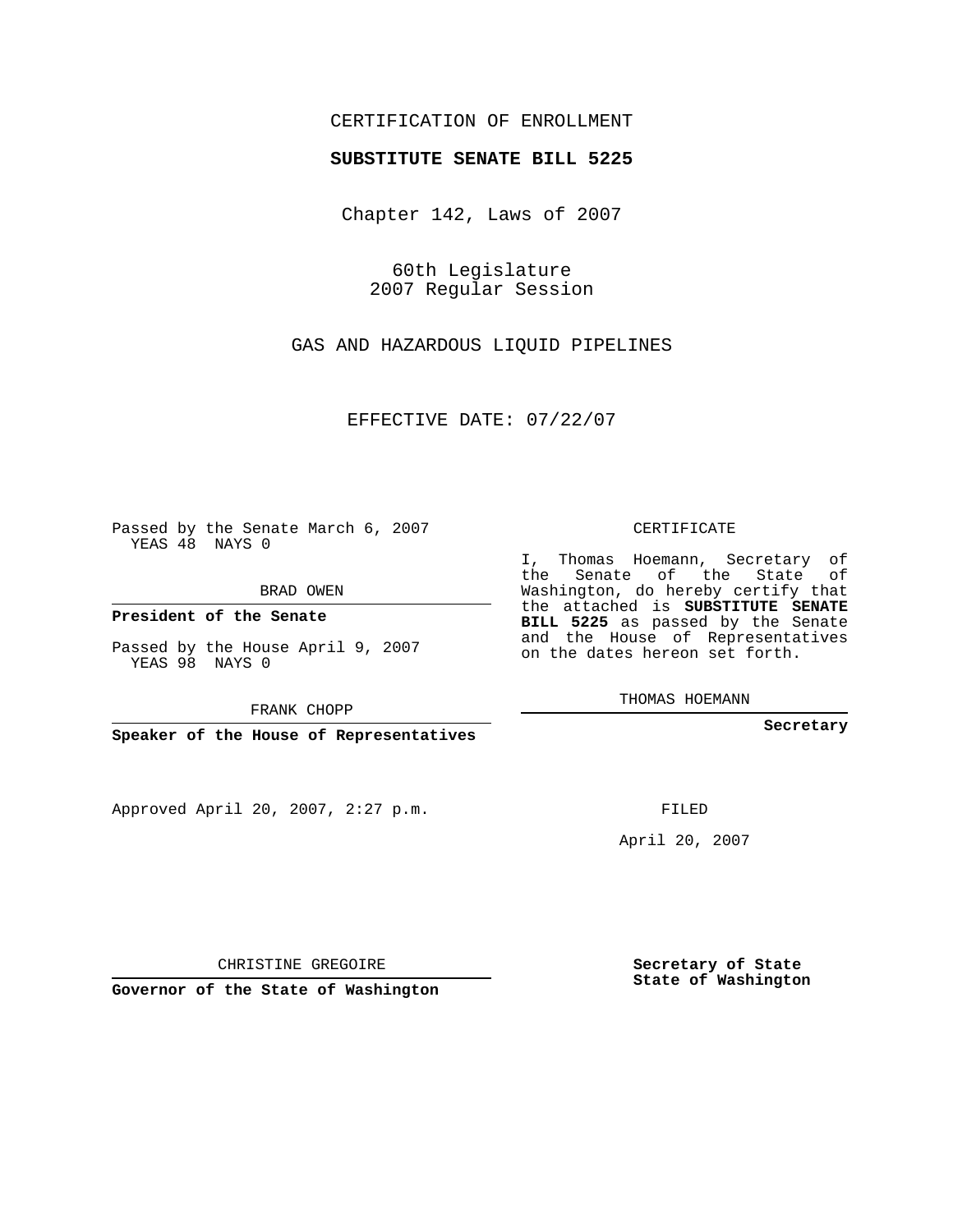## **SUBSTITUTE SENATE BILL 5225** \_\_\_\_\_\_\_\_\_\_\_\_\_\_\_\_\_\_\_\_\_\_\_\_\_\_\_\_\_\_\_\_\_\_\_\_\_\_\_\_\_\_\_\_\_

\_\_\_\_\_\_\_\_\_\_\_\_\_\_\_\_\_\_\_\_\_\_\_\_\_\_\_\_\_\_\_\_\_\_\_\_\_\_\_\_\_\_\_\_\_

Passed Legislature - 2007 Regular Session

#### **State of Washington 60th Legislature 2007 Regular Session**

**By** Senate Committee on Water, Energy & Telecommunications (originally sponsored by Senators Oemig, Poulsen, Honeyford and Spanel; by request of Utilities & Transportation Commission)

READ FIRST TIME 02/01/07.

 AN ACT Relating to regulation of gas and hazardous liquid pipelines; amending RCW 81.88.010, 81.88.040, 81.88.050, 81.88.060, 81.88.080, 81.88.090, 81.88.100, 19.122.020, and 81.04.490; adding a new section to chapter 81.88 RCW; and repealing RCW 80.28.205, 80.28.207, 80.28.210, 80.28.212, 80.28.215, and 81.88.150.

6 BE IT ENACTED BY THE LEGISLATURE OF THE STATE OF WASHINGTON:

 7 **Sec. 1.** RCW 81.88.010 and 2001 c 238 s 6 are each amended to read 8 as follows:

 9 The definitions in this section apply throughout this chapter 10 unless the context clearly requires otherwise.

11 (1) "Commission" means the utilities and transportation commission.

12 (2) ((<del>"Failsafe" means a design feature that will maintain or</del> 13 result in a safe condition in the event of malfunction or failure of a 14 power supply, component, or control device.

15  $(3)$ ) "Gas" means natural gas, flammable gas, or toxic or corrosive 16 gas.

17 ( $(\overline{\langle 4 \rangle})$  (3) "Gas pipeline" means all parts of a pipeline facility 18 through which gas moves in transportation, including, but not limited 19 to, line pipe, valves, and other appurtenances connected to line pipe,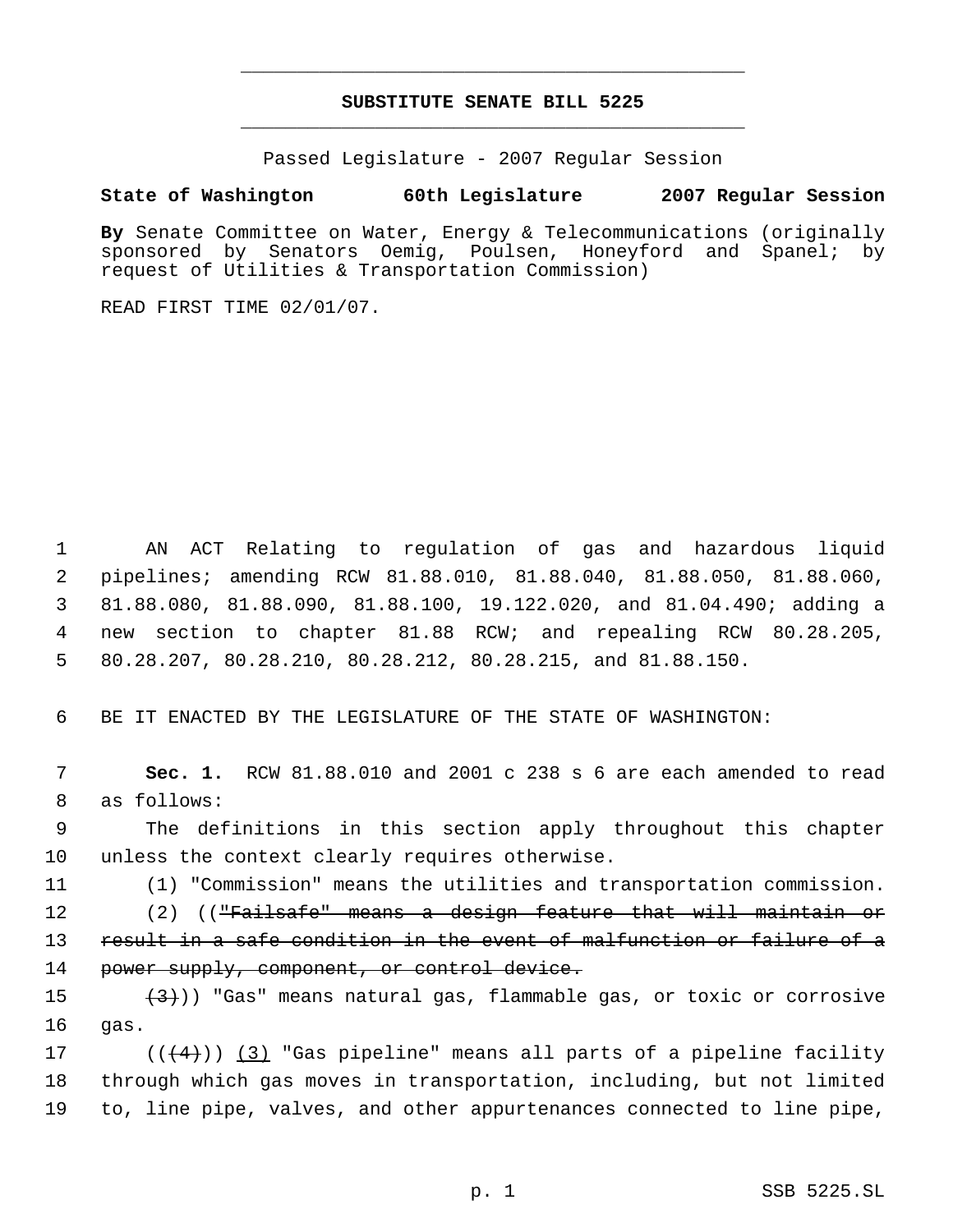((pumping units, fabricated assemblies associated with pumping units, metering and delivery stations and fabricated assemblies therein, and breakout tanks. "Gas pipeline" does not include process or transfer 4 pipelines)) compressor units, metering stations, regulator stations, delivery stations, holders, and fabricated assemblies. "Gas pipeline" does not include any pipeline facilities, other than a master meter system, owned by a consumer or consumers of the gas, located exclusively on the consumer or consumers' property, and none of the gas 9 leaves that property through a pipeline.

 $((+5))$  (4) "Gas pipeline company" means a person or entity constructing, owning, or operating a gas pipeline for transporting gas. ((A)) "Gas pipeline company" includes a person or entity owning or 13 operating a master meter system. "Gas pipeline company" does not 14 include( $\left(-\frac{1}{2} + \frac{1}{2}\right)$  Distribution systems owned and operated under franchise 15 for the sale, delivery, or distribution of natural gas at retail; or  $(b)$ ) excavation contractors or other contractors that contract with a gas pipeline company.

18 (((6)) (5) "Hazardous liquid" means: (a) Petroleum, petroleum products, or anhydrous ammonia as those terms are defined in 49 C.F.R. 20 Part 195 (( $\frac{1}{10}$  effect March 1, 1998)); and (b) carbon dioxide.

 $((+7))$  (6) "Hazardous liquid pipeline" means all parts of a pipeline facility through which a hazardous liquid moves in 23 transportation including, but not limited to, line pipe, valves, and other appurtenances connected to line pipe, pumping units, fabricated assemblies associated with pumping units, metering and delivery stations and fabricated assemblies therein, and breakout tanks. "Hazardous liquid pipeline" does not include all parts of a pipeline facility through which a hazardous liquid moves in transportation through refining or manufacturing facilities or storage or in-plant piping systems associated with such facilities, a pipeline subject to safety regulations of the United States coast guard, or a pipeline that serves refining, manufacturing, or truck, rail, or vessel terminal facilities, if the pipeline is less than one mile long, measured outside facility grounds, and does not cross an offshore area or a waterway used for commercial navigation.

 (7) "Hazardous liquid pipeline company" means a person or entity constructing, owning, or operating a hazardous liquid pipeline.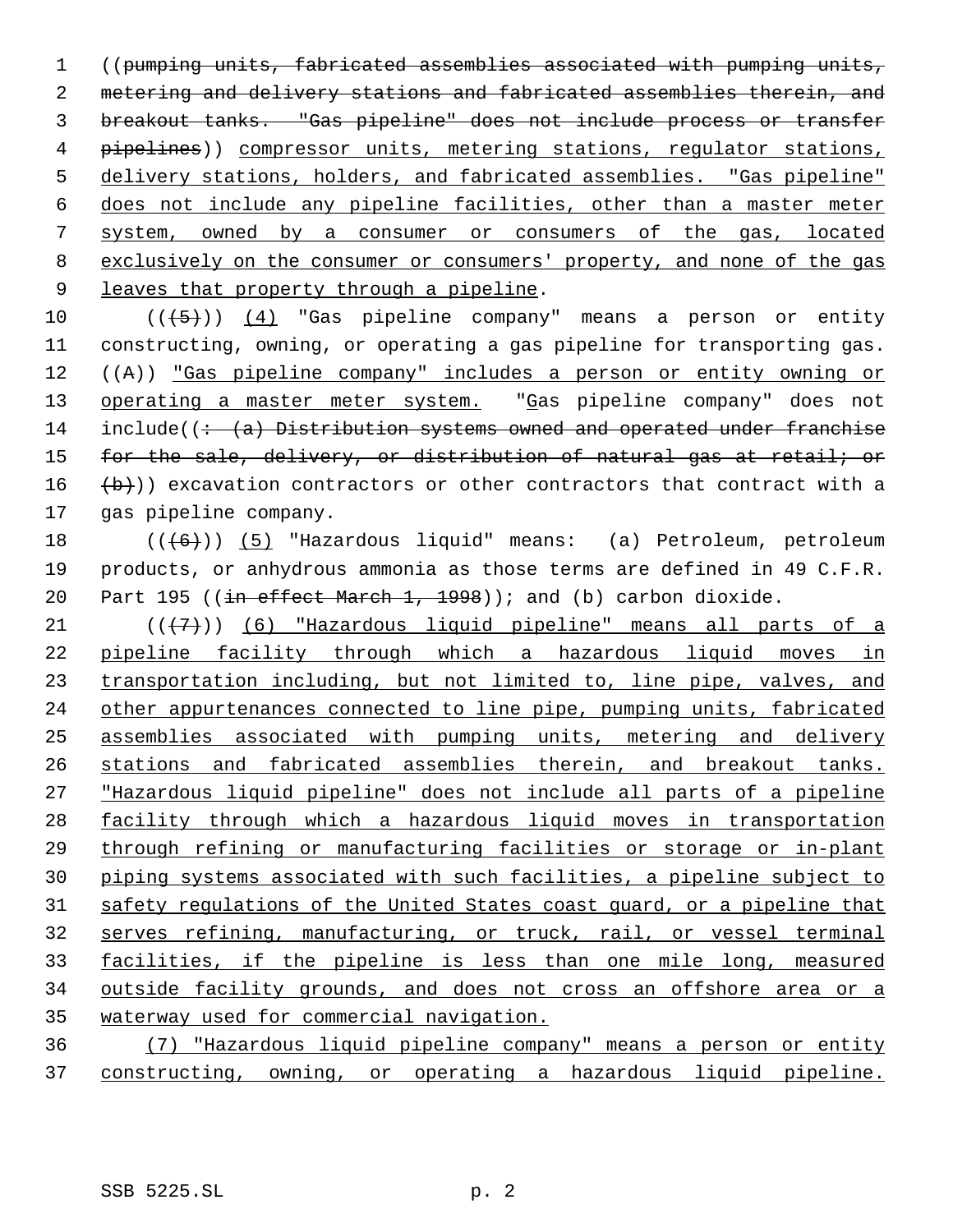"Hazardous liquid pipeline company" does not include excavation 2 contractors or other contractors that contract with a hazardous liquid pipeline company.

 (8) "Line pipe" means a tube, usually cylindrical, through which a hazardous liquid or gas is transported from one point to another.

 (9) "Local government" means a political subdivision of the state 7 ((or a city or town)).

8 (((8))) (10) "Master meter system" means a pipeline system for 9 distributing gas within, but not limited to, a definable area, such as 10 a mobile home park, housing project, or apartment complex, where the operator purchases metered gas from an outside source for resale 12 through a gas distribution pipeline system. The gas distribution 13 pipeline system supplies the ultimate consumer who either purchases the gas directly through a meter or by any other means, such as by rents.

 (11) "Person" means an individual, partnership, franchise holder, 16 association, corporation, a state, a city, a town, a county, or any 17 other political subdivision or instrumentality of a state, and its employees, agents, or legal representatives.

 (((9) "Pipeline," "pipeline system," or "hazardous liquid pipeline" means all parts of a pipeline facility through which a hazardous liquid moves in transportation, including, but not limited to, line pipe, 22 valves, and other appurtenances connected to line pipe, pumping units, fabricated assemblies associated with pumping units, metering and delivery stations and fabricated assemblies therein, and breakout tanks. "Pipeline" or "pipeline system" does not include process or 26 transfer pipelines.

 (10) "Pipeline company" or "hazardous liquid pipeline company" means a person or entity constructing, owning, or operating a pipeline for transporting hazardous liquid. A "pipeline company" does not include: (a) Distribution systems owned and operated under franchise for the sale, delivery, or distribution of natural gas at retail; or (b) excavation contractors or other contractors that contract with a pipeline company.

 (11) "Reportable release" means a spilling, leaking, pouring, emitting, discharging, or any other uncontrolled escape of a hazardous liquid in excess of one barrel, or forty-two gallons.

(12) "Safety management systems" means management systems that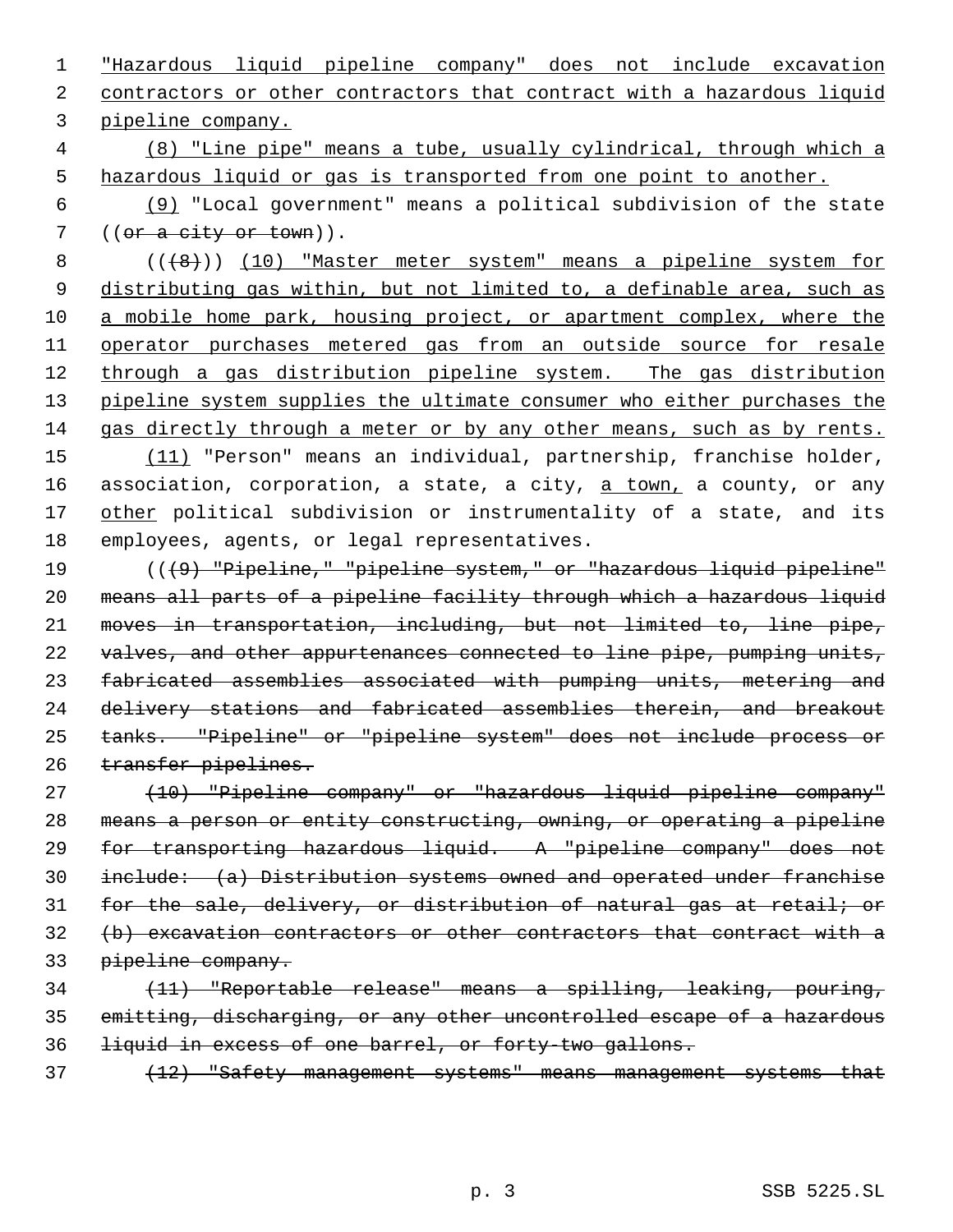include coordinated and interdisciplinary evaluations of the effect of significant changes to a pipeline system before such changes are implemented.

 (13) "Transfer pipeline" means a buried or aboveground pipeline used to carry oil between a tank vessel or transmission pipeline and the first valve inside secondary containment at the facility provided that any discharge on the facility side of that first valve will not 8 directly impact waters of the state. A transfer pipeline includes valves, and other appurtenances connected to the pipeline, pumping 10 units, and fabricated assemblies associated with pumping units. A transfer pipeline does not include process pipelines, pipelines 12 carrying ballast or bilge water, transmission pipelines, or tank vessel 13 or storage tanks.

 (14) "Transmission pipeline" means a gas pipeline that transports 15 gas within a storage field, or transports gas from an interstate pipeline or storage facility to a distribution main or a large volume 17 gas user, or operates at a hoop stress of twenty percent or more of the 18 specified minimum yield strength.))

# (12) "Pipeline company," without further qualification, means a hazardous liquid pipeline company or a gas pipeline company.

 **Sec. 2.** RCW 81.88.040 and 2000 c 191 s 3 are each amended to read as follows:

 (1) A person, officer, agent, or employee of a pipeline company who, as an individual or acting as an officer, agent, or employee of such a company, violates or fails to comply with this chapter or a rule 26 adopted under ((this section)) RCW 81.88.060 or section 5 of this act, or who procures, aids, or abets another person or entity in the 28 violation of or noncompliance with this ((section)) chapter or a rule 29 adopted under ((this section)) RCW 81.88.060 or section 5 of this act, is guilty of a gross misdemeanor.

 (2)(a) A pipeline company, or any person, officer, agent, or employee of a pipeline company that violates a provision of this 33 ((section)) chapter, or a rule adopted under ((this section)) RCW 34 81.88.060 or section 5 of this act, is subject to a civil penalty to be assessed by the commission.

(b) The commission shall adopt rules: (i) Setting penalty amounts,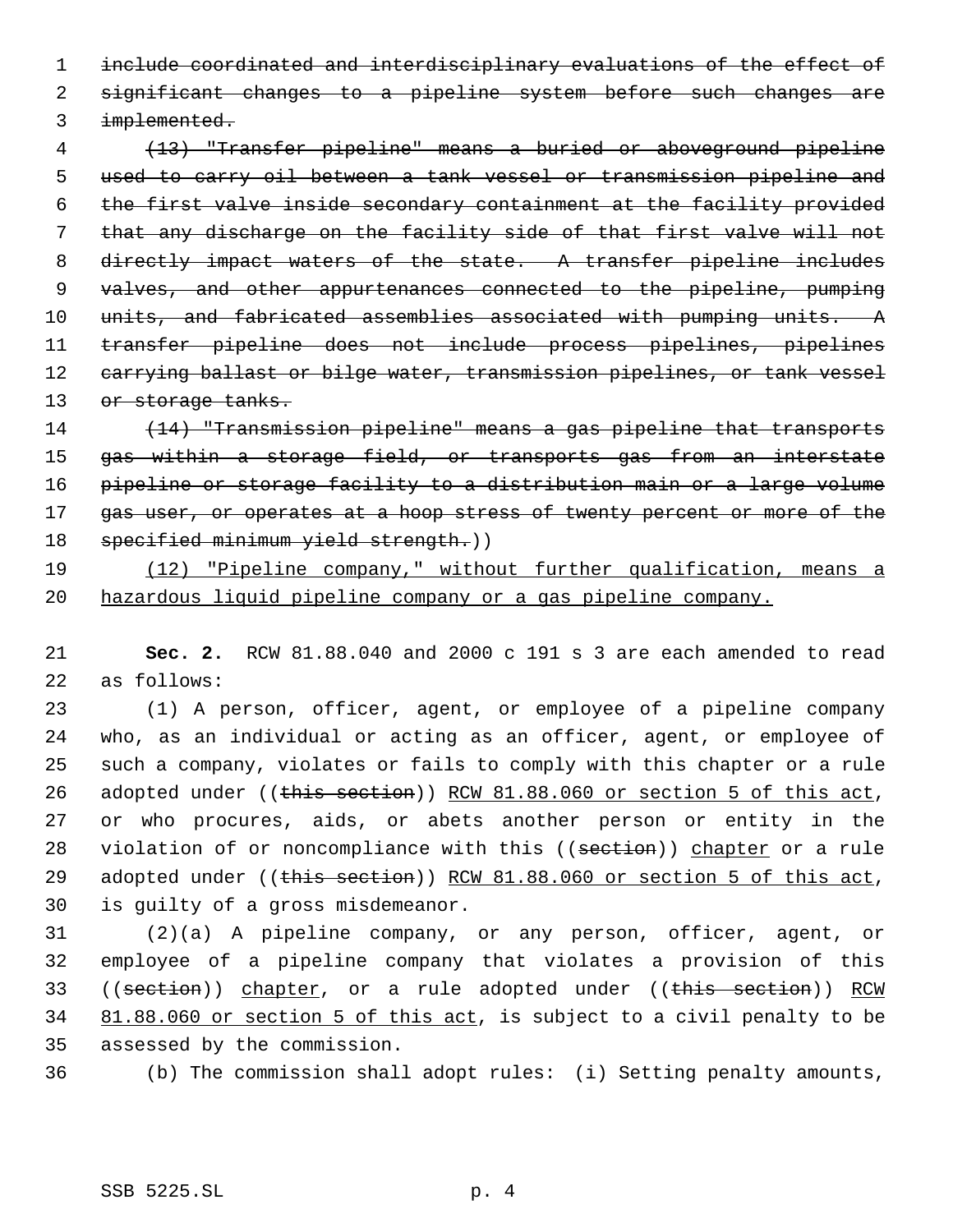but may not exceed the penalties specified in the federal pipeline safety laws, 49 U.S.C. Sec. 60101 et seq.; and (ii) establishing procedures for mitigating penalties assessed.

 (c) In determining the amount of the penalty in a particular 5 instance, the commission shall consider: (i) The appropriateness of the penalty in relation to the position of the person charged with the violation; (ii) the gravity of the violation; and (iii) the good faith of the person or company charged in attempting to achieve compliance after notification of the violation.

 (d) The amount of the penalty may be recovered in a civil action in the superior court of Thurston county or of some other county in which the violator may do business. In all actions for recovery, the rules of evidence shall be the same as in ordinary civil actions. All penalties recovered under this section must be paid into the state 15 treasury and credited to the ((hazardous liquid)) pipeline safety account.

 (3) The commission shall adopt rules incorporating by reference other substances designated as hazardous by the secretary of transportation under 49 U.S.C. Sec. 60101(a)(4).

20 (4) The commission ((shall also have the power of)) may seek 21 injunctive relief( $\left($ , as required by 49 U.S.C. Sec. 60105(b),)) to enforce the provisions of this chapter.

 (5) Nothing in this section duplicates the authority of the energy facility site evaluation council under chapter 80.50 RCW.

 **Sec. 3.** RCW 81.88.050 and 2001 c 238 s 7 are each amended to read as follows:

27 ( $(\overline{+1})$ ) The pipeline safety account is created in the custody of the state treasurer. All fees received by the commission for the pipeline safety program according to RCW 80.24.060 and 81.24.090 and all receipts from the federal office of pipeline safety and any other state or federal funds provided for pipeline safety shall be deposited 32 in the account( $\sqrt{7}$  except as provided in subsection  $(2)$  of this 33 section)). Any ((fines)) penalties collected under this chapter, or otherwise designated to this account must be deposited in the account. Moneys in the account may be spent only after appropriation. Expenditures from the account may be used only for funding pipeline safety.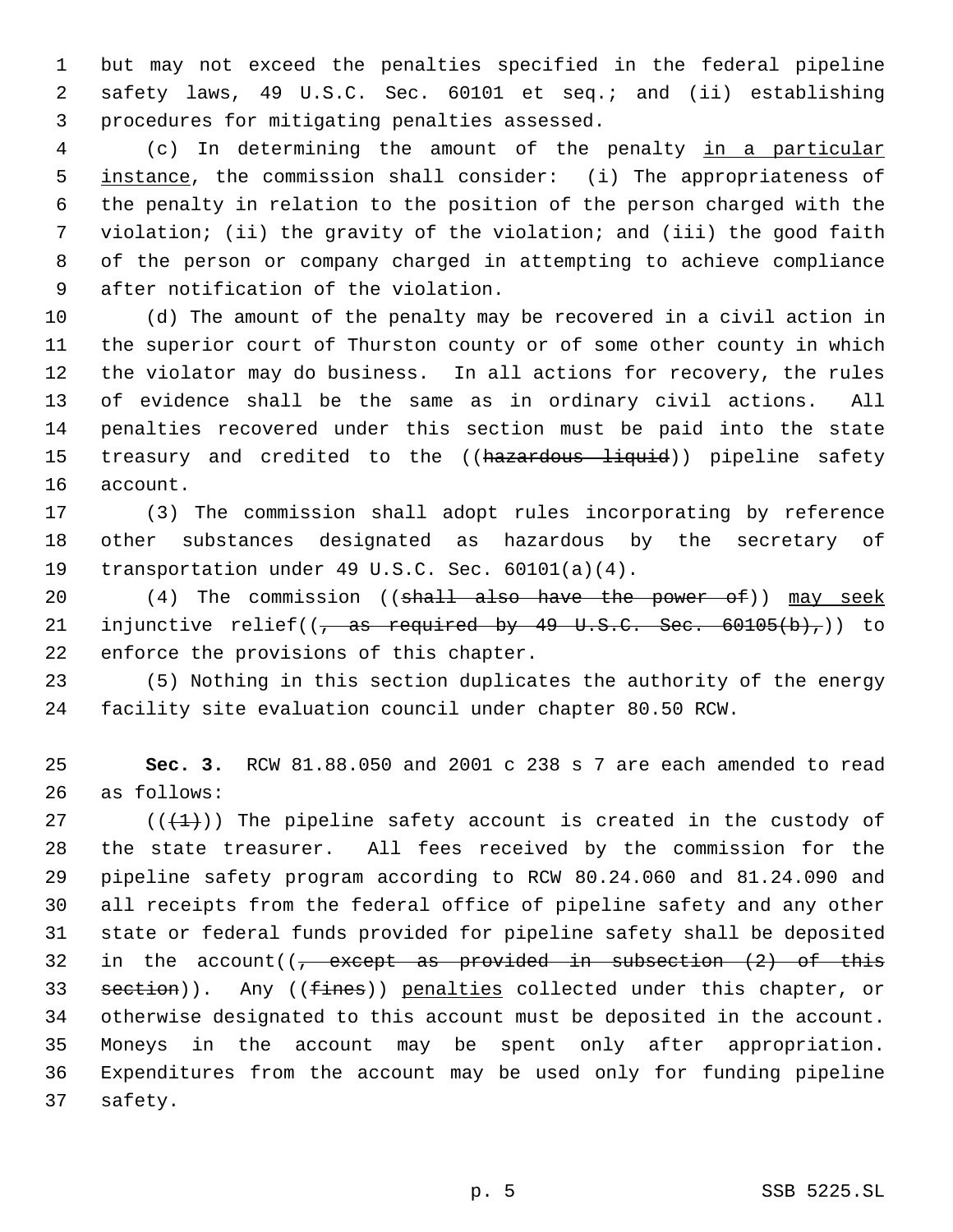1 (((2) Federal funds received before June 30, 2001, shall be treated 2 as receipt of unanticipated funds and expended, without appropriation, 3 for the designated purposes.))

 4 **Sec. 4.** RCW 81.88.060 and 2001 c 238 s 9 are each amended to read 5 as follows:

 (1) ((A comprehensive program of hazardous liquid pipeline safety is authorized by RCW 81.88.010, 81.88.040, 81.88.050, 81.88.090, 81.88.100, 48.48.160, and this section to be developed and implemented 9 consistent with federal law. The commission shall administer and enforce all laws related to hazardous liquid pipeline safety.

11 (2) The commission shall adopt rules for pipeline safety standards 12 for hazardous liquid pipeline transportation that:

13 (a) Require pipeline companies to design, construct, operate, and 14 maintain their pipeline facilities so they are safe and efficient;

15 (b) Require pipeline companies to rapidly locate and isolate all 16 reportable releases from pipelines, that may include:

17 (i) Installation of remote control shut-off valves; and

18 (ii) Installation of remotely monitored pressure gauges and meters;

19 (c) Require the training and certification of personnel who operate 20 pipelines and the associated systems;

21 (d) Require reporting of emergency situations, including emergency 22 shutdowns and material defects or physical damage that impair the 23 serviceability of a pipeline; and

24 (e) Require pipeline companies to submit operations safety plans to 25 the commission once every five years, as well as any amendments to the 26 plan made necessary by changes to the pipeline system or its operation. 27 The safety plan shall include emergency response procedures.

 $(3)$  The commission shall approve operations safety plans if they 29 have been deemed fit for service. A plan shall be deemed fit for service when it provides for pipelines that are designed, developed, constructed, operated, and periodically modified to provide for protection of public safety and the environment. Pipeline operations 33 safety plans shall, at a minimum, include:

- $34$  (a) A schedule of inspection and testing within the pipeline 35 distribution system of:
- 36 (i) All mechanical components;
- 37 (ii) All electronic components; and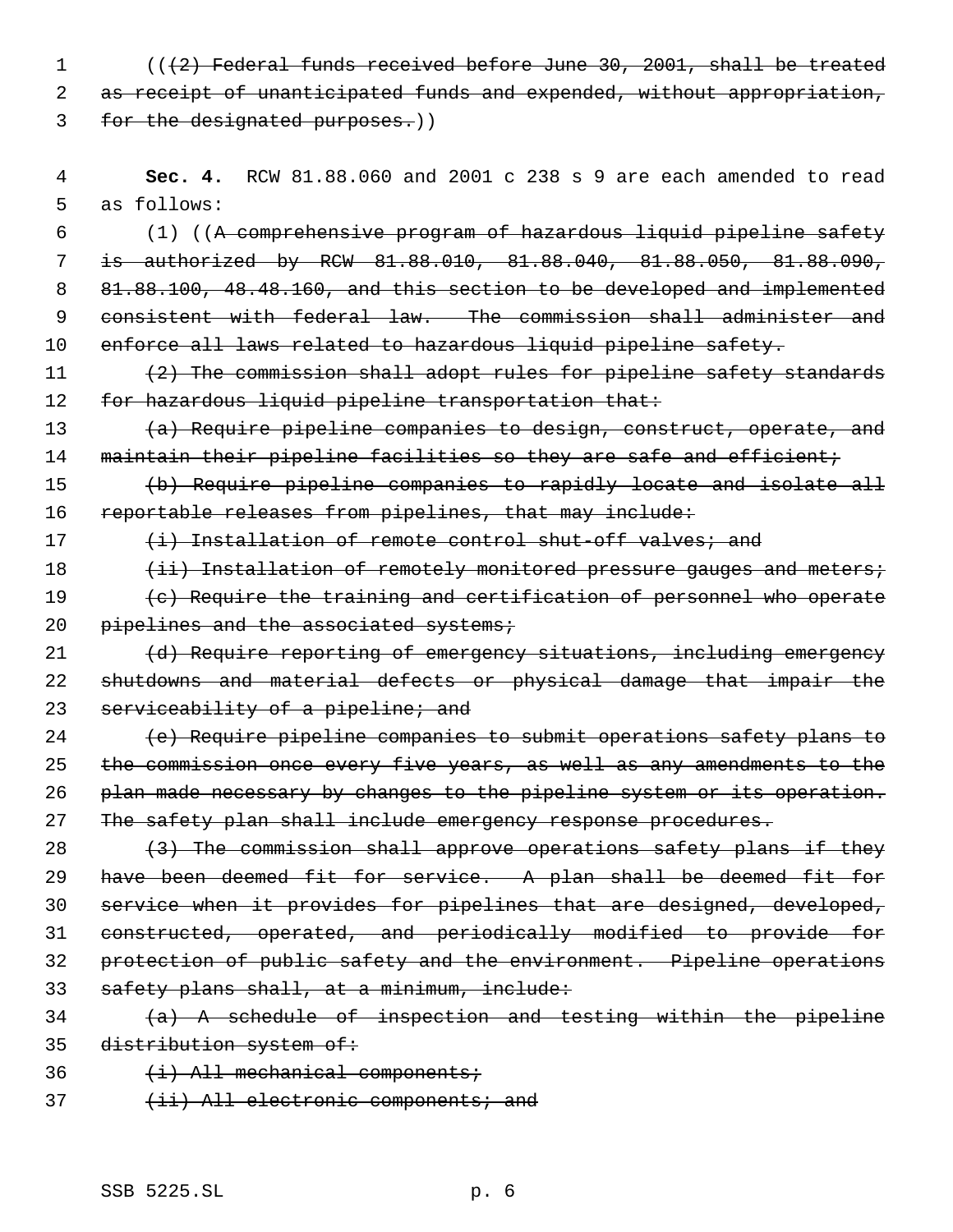(iii) The structural integrity of all pipelines as determined through pressure testing, internal inspection tool surveys, or another

3 appropriate technique;

4 (b) Failsafe systems;

5 (c) Safety management systems; and

(d) Emergency management training for pipeline operators.

 (4) The commission shall coordinate information related to pipeline safety by providing technical assistance to local planning and siting authorities.

 $(5)$  The commission shall evaluate, and consider adopting, proposals 11 developed by the federal office of pipeline safety, the national 12 transportation safety board, and other agencies and organizations 13 related to methods and technologies for testing the integrity of pipeline structure, leak detection, and other elements of pipeline 15 operation.)) (1) Each hazardous liquid pipeline company shall design, construct, operate, and maintain its hazardous liquid pipeline so that 17 it is safe and efficient. Each hazardous liquid pipeline company is responsible for the conduct of its contractors regarding compliance with pipeline safety requirements.

 (2) The commission shall develop and administer a comprehensive program of pipeline safety in accordance with this chapter.

 (3) The commission may adopt rules to carry out the purposes of 23 this chapter as long as the rules are compatible with minimum federal requirements.

 (4) The commission shall coordinate information related to hazardous liquid pipeline safety by providing technical assistance to local planning and siting authorities.

 NEW SECTION. **Sec. 5.** A new section is added to chapter 81.88 RCW to read as follows:

 (1) Each gas pipeline company shall design, construct, operate, and maintain its gas pipeline so that it is safe and efficient. Each gas pipeline company is responsible for the conduct of its contractors regarding compliance with pipeline safety requirements.

 (2) The commission shall develop and administer a comprehensive program of gas pipeline safety in accordance with this chapter.

(3) The commission may adopt rules to carry out the purposes of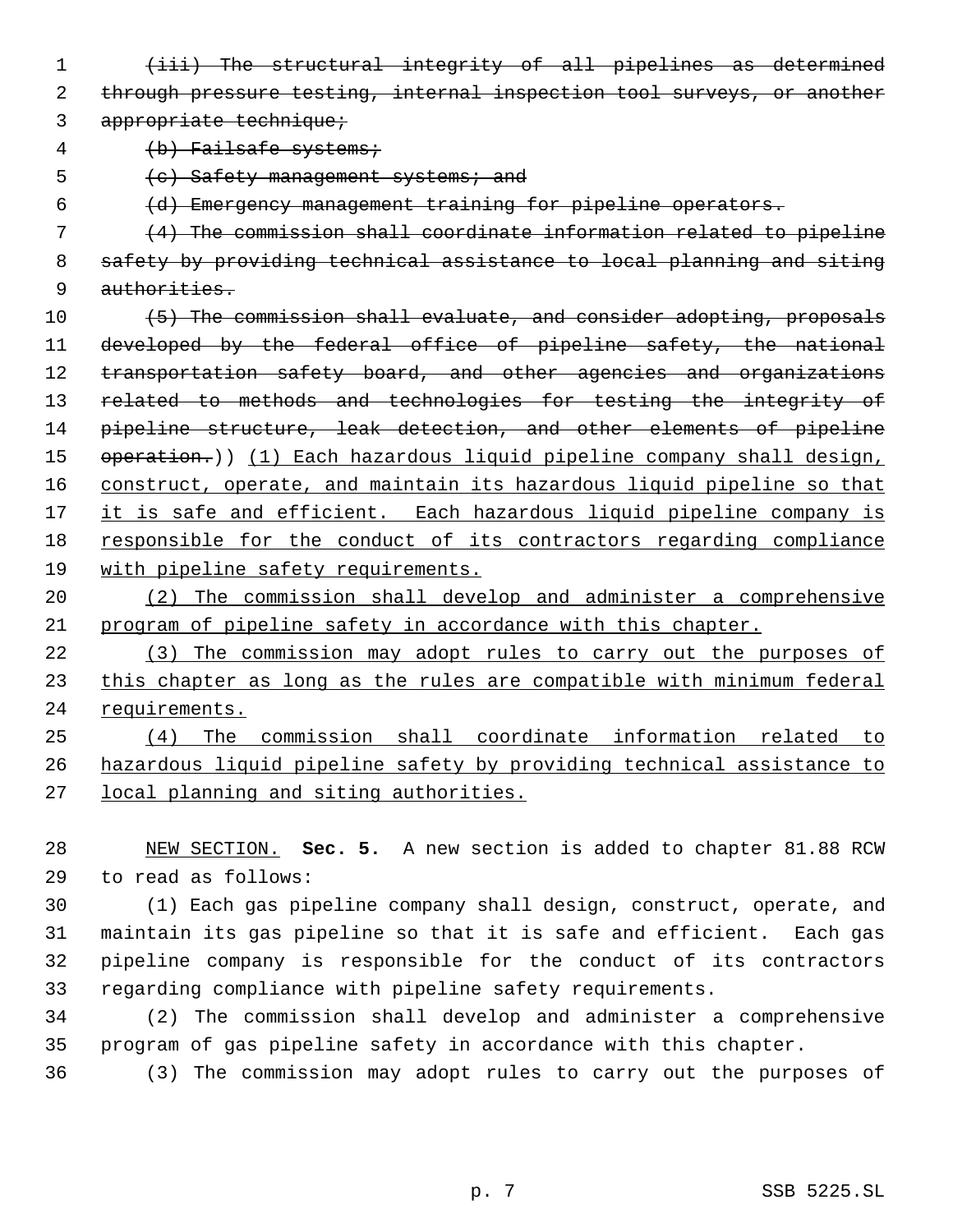this chapter as long as the rules are compatible with minimum federal requirements.

 (4) The commission shall coordinate information related to natural gas pipeline safety by providing technical assistance to local planning and siting authorities.

 **Sec. 6.** RCW 81.88.080 and 2000 c 191 s 7 are each amended to read as follows:

 (1) The commission shall require hazardous liquid pipeline 9 companies, and gas pipeline companies with interstate pipelines, ((gas 10  $transmission pipelines<sub>r</sub>)$  or gas pipelines operating over two hundred fifty pounds per square inch gauge, to provide accurate maps of 12 ((their)) these pipelines to specifications developed by the commission 13 sufficient to meet the needs of first responders ((including 14 installation depth information when known)).

 (2) The commission shall evaluate the sufficiency of the maps and consolidate the maps into a statewide geographic information system. The commission shall assist local governments in obtaining hazardous liquid and gas pipeline location information and maps. The maps shall be made available to the one-number locator services as provided in chapter 19.122 RCW. The mapping system shall be consistent with the United States department of transportation national pipeline mapping program.

 (3) The commission shall periodically update the mapping system ((shall be completed by January 1, 2006, and periodically updated thereafter. The commission shall develop a plan for funding the geographic information system and report its recommendations to the 27 legislature by December 15, 2000)).

 **Sec. 7.** RCW 81.88.090 and 2001 c 238 s 10 are each amended to read as follows:

30  $((+1))$  The commission shall  $((\text{apply } \text{for}))$  maintain federal 31 ((delegation)) certification for the state's pipeline safety program ((for the purposes of enforcement of federal hazardous liquid pipeline 33 safety requirements. If the secretary of transportation delegates 34 inspection authority to the state as provided in this subsection,)). The commission, at a minimum, shall do the following: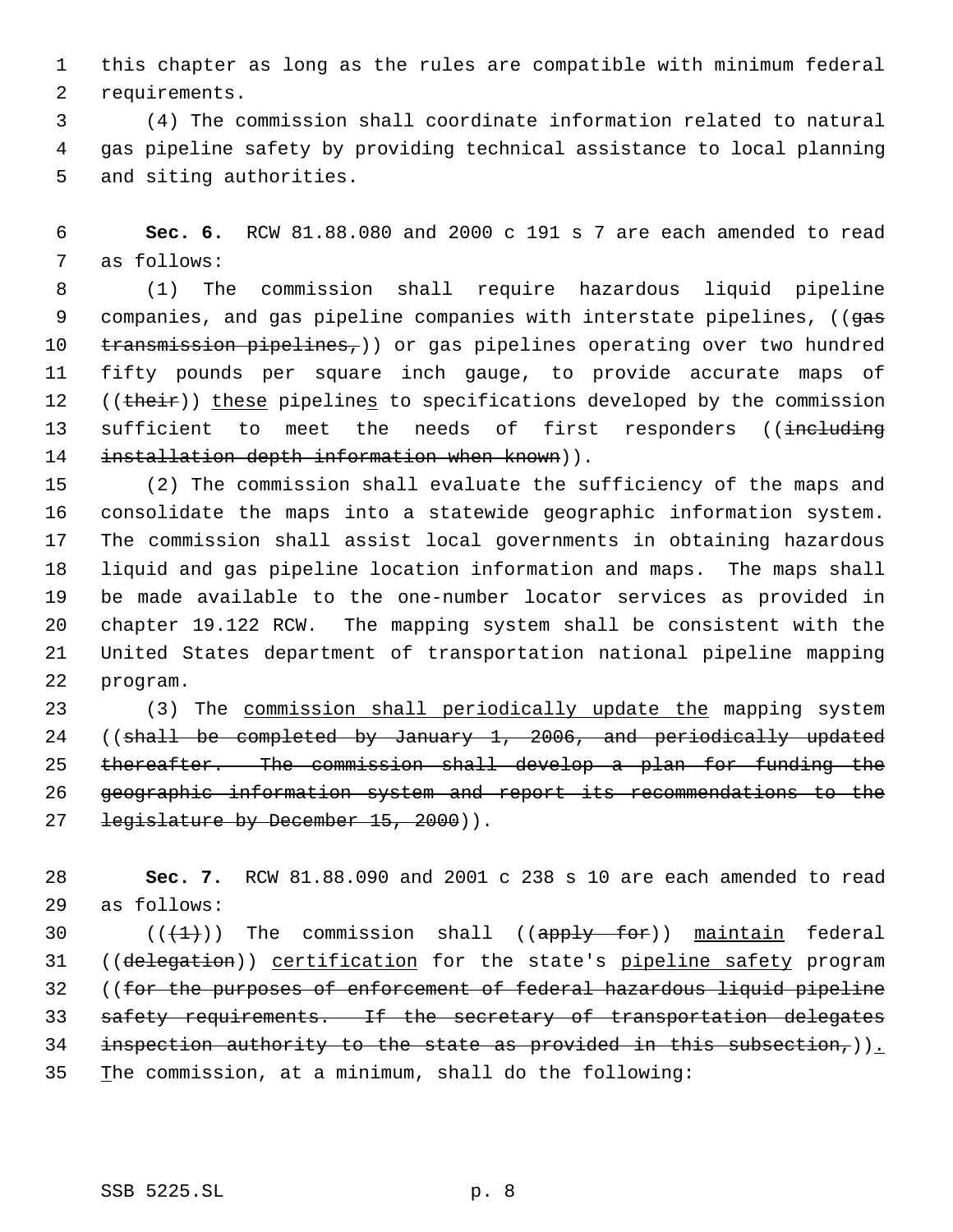(( $\{a\}$ )) (1) Inspect hazardous liquid pipelines and gas pipelines periodically as specified in the inspection program;

 $((\overline{b}))(2)$  Collect fees;

 (( $\left(\frac{1}{e}\right)$ ) (3) Order and oversee the testing of hazardous liquid pipelines and gas pipelines as authorized by federal law and regulation; and

 $((\{d\})$  (4) File reports with the United States secretary of 8 transportation as required to maintain ((the delegated authority.

 (2) The commission shall also seek federal authority to adopt safety standards related to the monitoring and testing of interstate 11 hazardous liquid pipelines.

12 (3) Upon delegation under subsection (1) of this section or under 13 a grant of authority under subsection (2) of this section, to the 14 extent authorized by federal law, the commission shall adopt rules for interstate pipelines that are no less stringent than the state's laws 16 and rules for intrastate hazardous liquid pipelines)) federal 17 certification.

 **Sec. 8.** RCW 81.88.100 and 2000 c 191 s 11 are each amended to read as follows:

 The commission may inspect any record, map, or written procedure 21 required by federal law to be kept by a ((hazardous liquid)) pipeline 22 company concerning ((the reportable)) releases, and the design, 23 construction, testing, or operation and maintenance of ((hazardous 24 <del>liquid</del>)) pipelines. Nothing in this section affects the commission's access to records under any other provision of law.

 **Sec. 9.** RCW 19.122.020 and 2005 c 448 s 1 are each amended to read as follows:

 Unless the context clearly requires otherwise, the definitions in this section apply throughout this chapter:

 (1) "Business day" means any day other than Saturday, Sunday, or a legal local, state, or federal holiday.

 (2) "Damage" includes the substantial weakening of structural or lateral support of an underground facility, penetration, impairment, or destruction of any underground protective coating, housing, or other protective device, or the severance, partial or complete, of any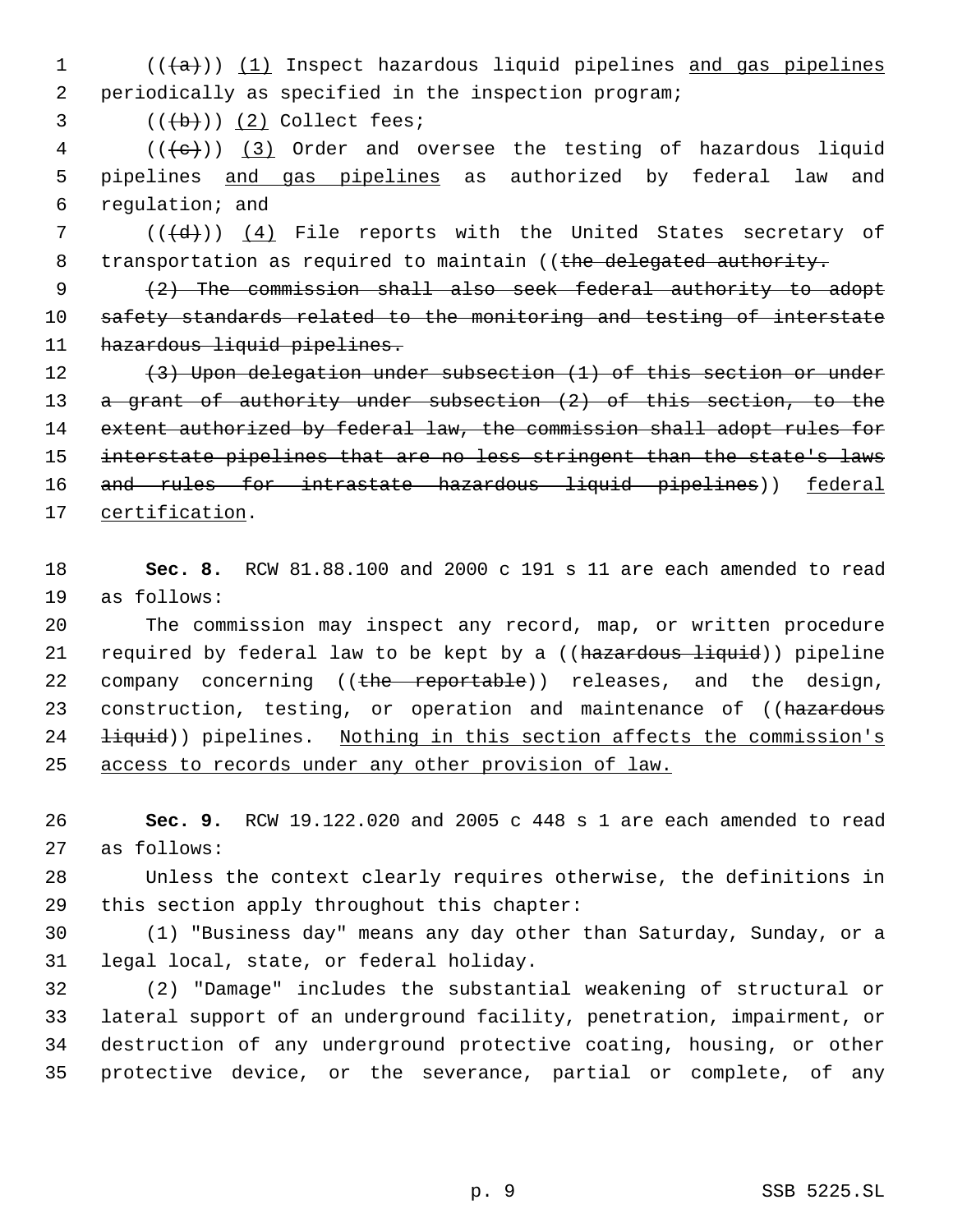underground facility to the extent that the project owner or the affected utility owner determines that repairs are required.

 (3) "Emergency" means any condition constituting a clear and present danger to life or property, or a customer service outage.

 (4) "Excavation" means any operation in which earth, rock, or other material on or below the ground is moved or otherwise displaced by any means, except the tilling of soil less than twelve inches in depth for agricultural purposes, or road and ditch maintenance that does not change the original road grade or ditch flowline.

 (5) "Excavation confirmation code" means a code or ticket issued by the one-number locator service for the site where an excavation is planned. The code must be accompanied by the date and time it was issued.

 (6) "Excavator" means any person who engages directly in excavation.

 (7) "Gas" means natural gas, flammable gas, or toxic or corrosive gas.

 (8) "Hazardous liquid" means: (a) Petroleum, petroleum products, or anhydrous ammonia as those terms are defined in 49 C.F.R. Part 195 as in effect on March 1, 1998; and (b) carbon dioxide. The utilities and transportation commission may by rule incorporate by reference other substances designated as hazardous by the secretary of transportation.

 (9) "Identified facility" means any underground facility which is indicated in the project plans as being located within the area of proposed excavation.

 (10) "Identified but unlocatable underground facility" means an underground facility which has been identified but cannot be located with reasonable accuracy.

 (11) "Locatable underground facility" means an underground facility which can be field-marked with reasonable accuracy.

 (12) "Marking" means the use of stakes, paint, or other clearly identifiable materials to show the field location of underground facilities, in accordance with the current color code standard of the American public works association. Markings shall include identification letters indicating the specific type of the underground facility.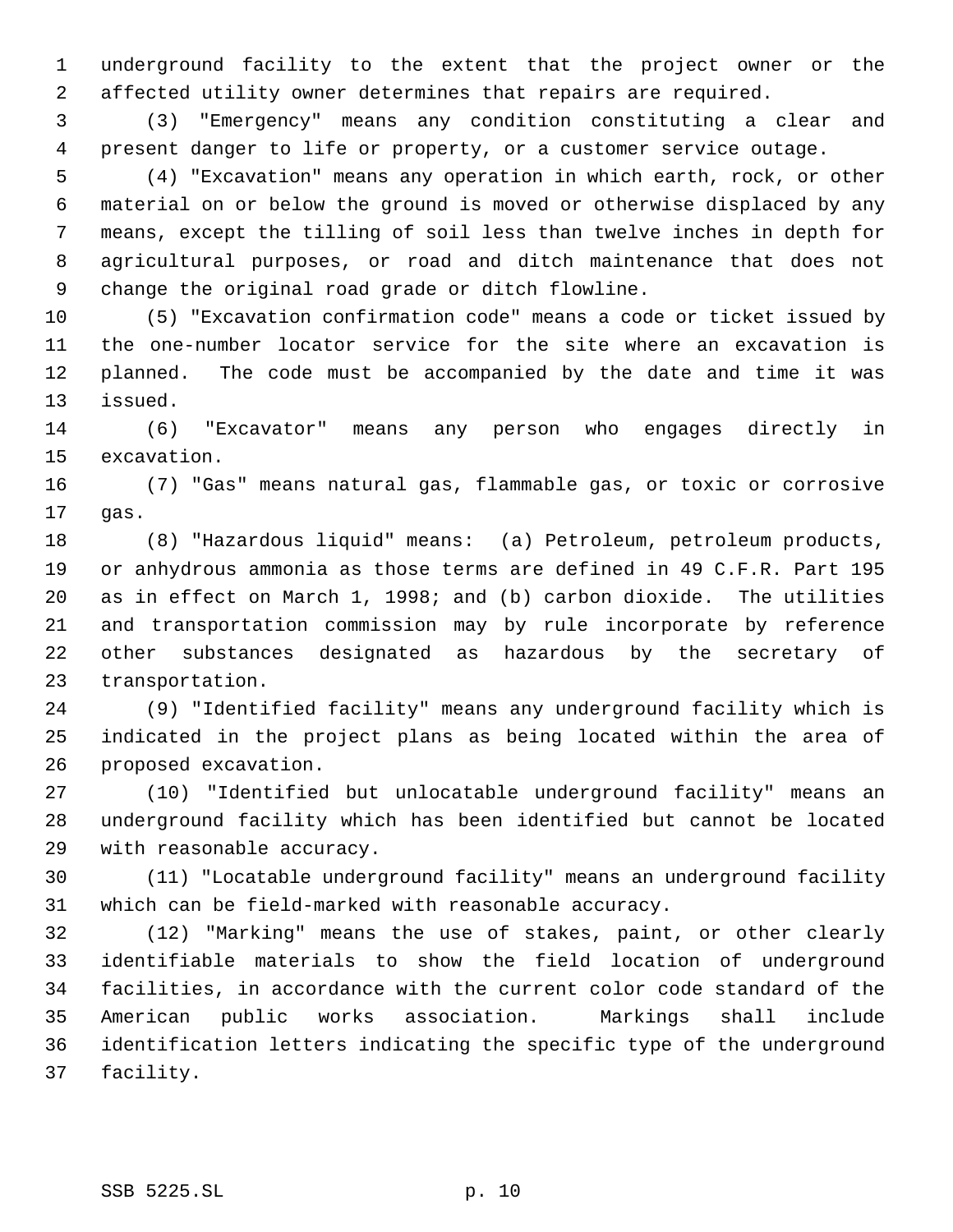(13) "Notice" or "notify" means contact in person or by telephone or other electronic methods that results in the receipt of a valid excavation confirmation code.

 (14) "One-number locator service" means a service through which a person can notify utilities and request field-marking of underground facilities.

(15) "Operator" means the individual conducting the excavation.

 (16) "Person" means an individual, partnership, franchise holder, association, corporation, a state, a city, a county, or any subdivision or instrumentality of a state, and its employees, agents, or legal representatives.

 (17) "Pipeline" or "pipeline system" means all or parts of a pipeline facility through which hazardous liquid or gas moves in transportation, including, but not limited to, line pipe, valves, and other appurtenances connected to line pipe, pumping units, fabricated 16 assemblies associated with pumping or compressor units, metering and delivery stations and fabricated assemblies therein, and breakout tanks. "Pipeline" or "pipeline system" does not include process or 19 transfer pipelines ((as defined in RCW 81.88.010)).

 (18) "Pipeline company" means a person or entity constructing, owning, or operating a pipeline for transporting hazardous liquid or gas. A pipeline company does not include: (a) Distribution systems owned and operated under franchise for the sale, delivery, or distribution of natural gas at retail; or (b) excavation contractors or other contractors that contract with a pipeline company.

 (19) "Reasonable accuracy" means location within twenty-four inches of the outside dimensions of both sides of an underground facility.

 (20) "Transfer pipeline" means a buried or aboveground pipeline used to carry hazardous liquid between a tank vessel or transmission pipeline and the first valve inside secondary containment at the 31 facility provided that any discharge on the facility side of that first valve will not directly impact waters of the state. A transfer pipeline includes valves, and other appurtenances connected to the pipeline, pumping units, and fabricated assemblies associated with pumping units. A transfer pipeline does not include process pipelines, pipelines carrying ballast or bilge water, transmission pipelines, or

37 tank vessel or storage tanks.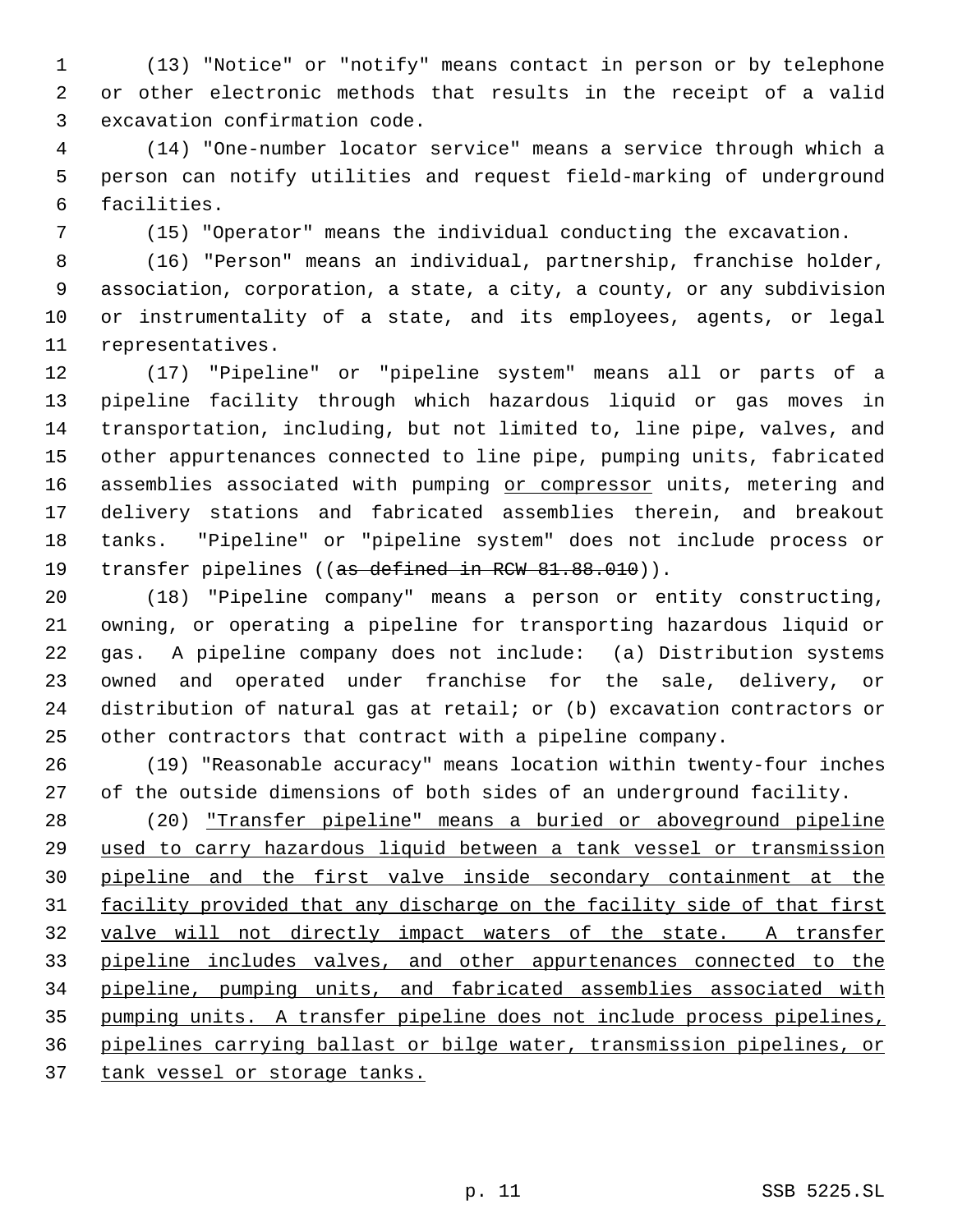(21) "Transmission pipeline" means a pipeline that transports hazardous liquid or gas within a storage field, or transports hazardous liquid or gas from an interstate pipeline or storage facility to a distribution main or a large volume hazardous liquid or gas user, or operates at a hoop stress of twenty percent or more of the specified minimum yield strength.

7 (( $(21)$ )) (22) "Underground facility" means any item buried or placed below ground for use in connection with the storage or conveyance of water, sewage, electronic, telephonic or telegraphic communications, cablevision, electric energy, petroleum products, gas, gaseous vapors, hazardous liquids, or other substances and including but not limited to pipes, sewers, conduits, cables, valves, lines, wires, manholes, attachments, and those parts of poles or anchors below ground. This definition does not include pipelines as defined in subsection (17) of this section, but does include distribution systems owned and operated under franchise for the sale, delivery, or distribution of natural gas at retail.

 **Sec. 10.** RCW 81.04.490 and 1961 c 14 s 81.04.490 are each amended to read as follows:

 Nothing in this title shall authorize the commission to make or enforce any order affecting rates, tolls, rentals, contracts or charges or service rendered, or the safety, adequacy or sufficiency of the facilities, equipment, instrumentalities or buildings, or the reasonableness of rules or regulations made, furnished, used, supplied or in force affecting any street railroad owned and operated by any city or town, but all other provisions enumerated herein shall apply to 27 public utilities owned by any city or town. The commission shall regulate the safety of all hazardous liquid and gas pipelines 29 constructed, owned, or operated by any city or town under chapter 81.88 RCW.

 NEW SECTION. **Sec. 11.** The following acts or parts of acts are each repealed:

 (1) RCW 80.28.205 (Enforcement of federal laws covering gas pipeline safety--Request for federal delegation of authority) and 2000 c 191 s 10;